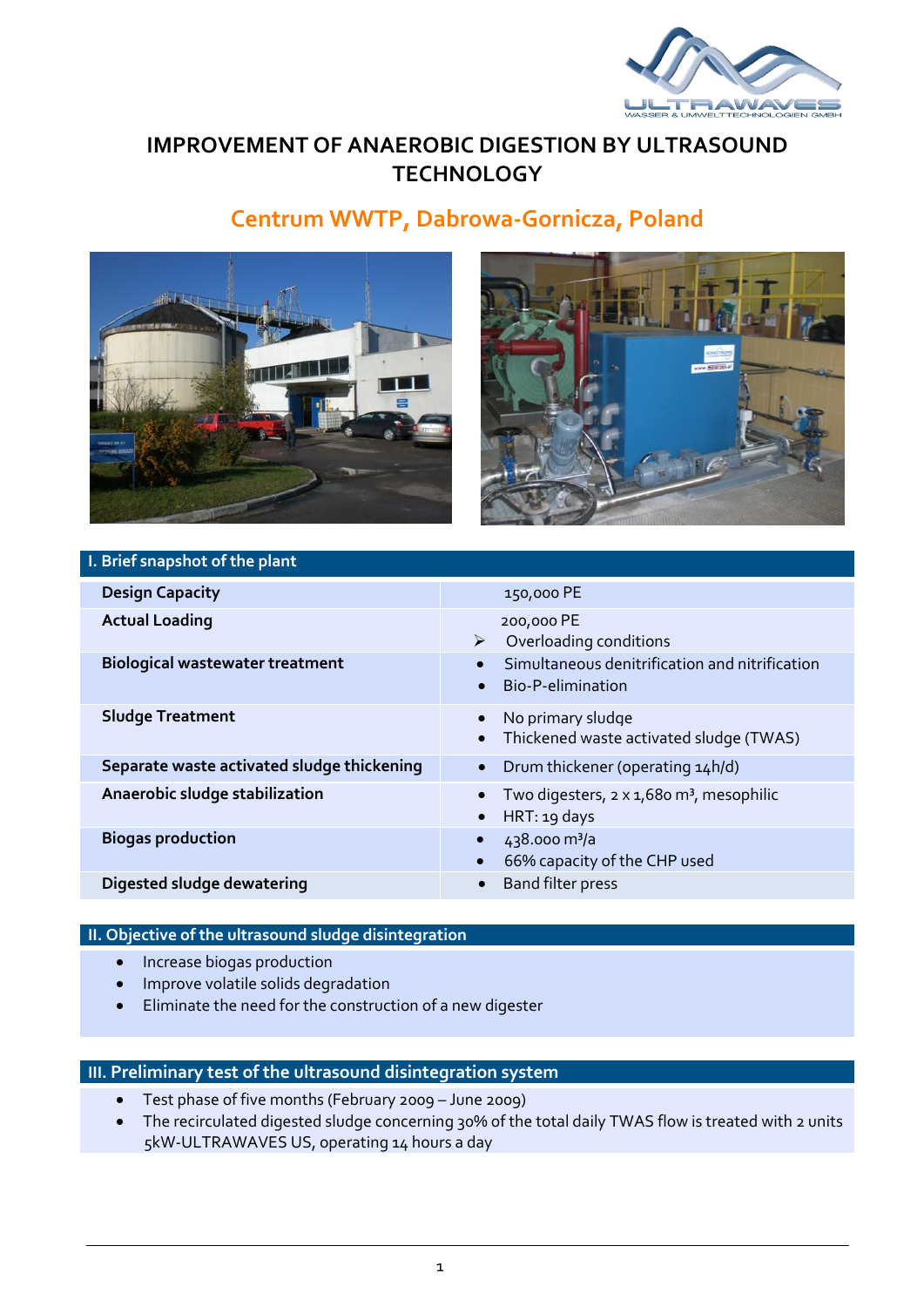

#### **IV. Results**

- Biogas production increased by 28%
- Volatile solids concentration (as % of DS) was reduced from 70% to 65%

## **V. Full-scale installation**

In July 2009 the ULTRAWAVES ultrasonic reactor was implemented on Centrum WWTP and is in operation 14 hours a day.



*Figure 1: Centrum WWTP sludge flow sheet*



*Figure 2: Volatile solids concentrations in digested sludge during trial*